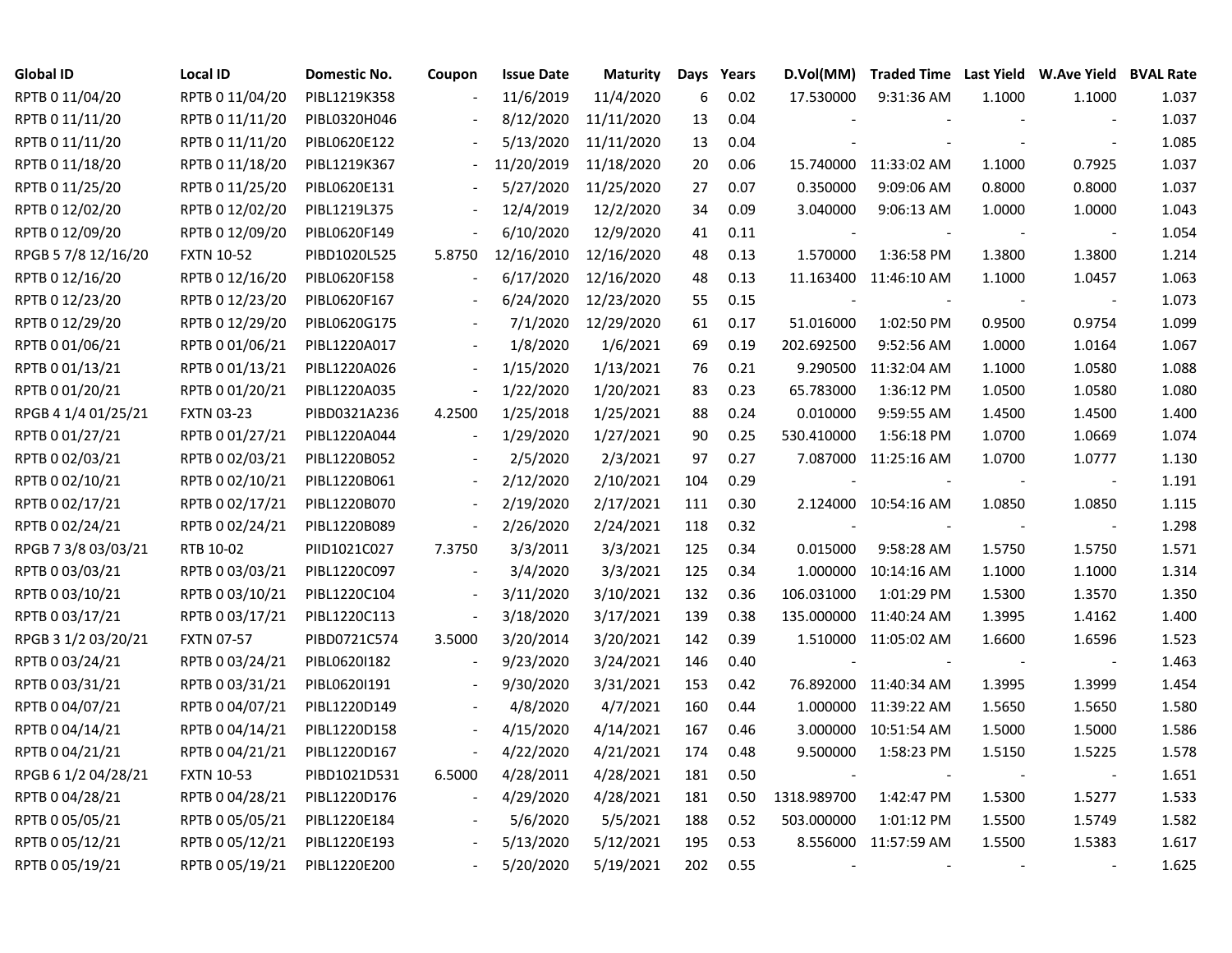| <b>Global ID</b>     | <b>Local ID</b>   | Domestic No. | Coupon                   | <b>Issue Date</b>     | <b>Maturity</b> | Days | Years | D.Vol(MM)                | Traded Time Last Yield W.Ave Yield BVAL Rate |                          |                          |       |
|----------------------|-------------------|--------------|--------------------------|-----------------------|-----------------|------|-------|--------------------------|----------------------------------------------|--------------------------|--------------------------|-------|
| RPTB 0 05/26/21      | RPTB 0 05/26/21   | PIBL1220E219 |                          | 5/27/2020             | 5/26/2021       | 209  | 0.57  |                          |                                              |                          |                          | 1.641 |
| RPTB 0 06/02/21      | RPTB 0 06/02/21   | PIBL1220F227 |                          | 6/3/2020              | 6/2/2021        | 216  | 0.59  | 5.000000                 | 1:16:48 PM                                   | 1.6000                   | 1.6000                   | 1.637 |
| RPTB 0 06/09/21      | RPTB 0 06/09/21   | PIBL1220F236 |                          | 6/10/2020             | 6/9/2021        | 223  | 0.61  | 44.000000                | 10:45:58 AM                                  | 1.6250                   | 1.6574                   | 1.685 |
| RPGB 4 7/8 06/13/21  | RTB 03-09         | PIID0321F092 | 4.8750                   | 6/13/2018             | 6/13/2021       | 227  | 0.62  | 24.440000                | 1:31:25 PM                                   | 1.7300                   | 1.7637                   | 1.902 |
| RPTB 0 06/16/21      | RPTB 0 06/16/21   | PIBL1220F245 | $\blacksquare$           | 6/17/2020             | 6/16/2021       | 230  | 0.63  |                          | 37.040000 11:04:23 AM                        | 1.6500                   | 1.6514                   | 1.654 |
| RPTB 0 06/23/21      | RPTB 0 06/23/21   | PIBL1220F254 | $\blacksquare$           | 6/24/2020             | 6/23/2021       | 237  | 0.65  |                          |                                              |                          | $\blacksquare$           | 1.664 |
| RPTB 0 06/30/21      | RPTB 0 06/30/21   | PIBL1220G262 | $\blacksquare$           | 7/1/2020              | 6/30/2021       | 244  | 0.67  | 0.160000                 | 1:36:07 PM                                   | 1.5500                   | 1.5500                   | 1.703 |
| RPTB 0 07/07/21      | RPTB 0 07/07/21   | PIBL1220G271 |                          | 7/8/2020              | 7/7/2021        | 251  | 0.69  |                          |                                              |                          |                          | 1.700 |
| RPTB 0 07/14/21      | RPTB 0 07/14/21   | PIBL1220G280 | $\blacksquare$           | 7/15/2020             | 7/14/2021       | 258  | 0.71  |                          |                                              |                          | $\blacksquare$           | 1.699 |
| RPTB 0 07/21/21      | RPTB 0 07/21/21   | PIBL1220G299 |                          | 7/22/2020             | 7/21/2021       | 265  | 0.73  |                          | 0.200000 11:05:43 AM                         | 1.7650                   | 1.7650                   | 1.709 |
| RPTB 0 07/28/21      | RPTB 0 07/28/21   | PIBL1220G306 |                          | 7/29/2020             | 7/28/2021       | 272  | 0.75  |                          |                                              |                          | $\overline{\phantom{a}}$ | 1.724 |
| RPTB 0 08/04/21      | RPTB 0 08/04/21   | PIBL1220H314 |                          | 8/5/2020              | 8/4/2021        | 279  | 0.76  |                          |                                              |                          | $\sim$                   | 1.754 |
| RPTB 0 08/11/21      | RPTB 0 08/11/21   | PIBL1220H323 |                          | 8/12/2020             | 8/11/2021       | 286  | 0.78  |                          |                                              |                          |                          | 1.738 |
| RPTB 0 08/18/21      | RPTB 0 08/18/21   | PIBL1220H332 |                          | 8/19/2020             | 8/18/2021       | 293  | 0.80  |                          |                                              |                          | $\sim$                   | 1.742 |
| RPTB 0 08/25/21      | RPTB 0 08/25/21   | PIBL1220H341 |                          | 8/26/2020             | 8/25/2021       | 300  | 0.82  |                          | 100.000000 11:55:11 AM                       | 1.7500                   | 1.7500                   | 1.752 |
| RPTB 0 09/01/21      | RPTB 0 09/01/21   | PIBL12201359 |                          | 9/2/2020              | 9/1/2021        | 307  | 0.84  |                          |                                              |                          |                          | 1.759 |
| RPTB 0 09/08/21      | RPTB 0 09/08/21   | PIBL12201368 |                          | 9/9/2020              | 9/8/2021        | 314  | 0.86  |                          |                                              |                          |                          | 1.764 |
| RPTB 0 09/22/21      | RPTB 0 09/22/21   | PIBL1220I386 | $\overline{\phantom{a}}$ | 9/23/2020             | 9/22/2021       | 328  | 0.90  |                          |                                              |                          |                          | 1.785 |
| RPTB 0 09/29/21      | RPTB 0 09/29/21   | PIBL1220I395 | $\blacksquare$           | 9/30/2020             | 9/29/2021       | 335  | 0.92  |                          |                                              |                          |                          | 1.784 |
| RPTB 0 10/06/21      | RPTB 0 10/06/21   | PIBL1220J401 |                          | 10/7/2020             | 10/6/2021       | 342  | 0.94  |                          |                                              |                          |                          | 1.784 |
| RPTB 0 10/13/21      | RPTB 0 10/13/21   | PIBL1220J410 | $\frac{1}{2}$            | 10/14/2020            | 10/13/2021      | 349  | 0.96  |                          |                                              |                          |                          | 1.795 |
| RPGB 5 3/4 10/20/21  | RTB 10-03         | PIID1021J039 | 5.7500                   | 10/20/2011            | 10/20/2021      | 356  | 0.98  |                          |                                              |                          | $\blacksquare$           | 1.799 |
| RPTB 0 10/20/21      | RPTB 0 10/20/21   | PIBL1220J429 | $\overline{\phantom{a}}$ | 10/21/2020            | 10/20/2021      | 356  | 0.98  | 878.300000               | 1:14:57 PM                                   | 1.7900                   | 1.7816                   | 1.782 |
| RPTB 0 10/27/21      | RPTB 0 10/27/21   | PIBL1220J438 | $\overline{\phantom{a}}$ | 10/28/2020            | 10/27/2021      | 363  | 0.99  | 1639.766000              | 1:52:32 PM                                   | 1.7850                   | 1.7868                   | 1.787 |
| RPGB 5 3/4 11/24/21  | <b>FXTN 10-55</b> | PIBD1021K551 | 5.7500                   | 11/24/2011 11/24/2021 |                 | 391  | 1.07  | $\overline{\phantom{a}}$ |                                              | $\overline{\phantom{a}}$ | $\blacksquare$           | 1.884 |
| RPGB 6 3/8 01/19/22  | <b>FXTN 10-54</b> | PIBD1022G545 | 6.3750                   | 7/19/2011             | 1/19/2022       | 447  | 1.22  | 26.000000                | 9:07:38 AM                                   | 1.8650                   | 1.8650                   | 1.924 |
| RPGB 4 01/26/22      | <b>FXTN 05-74</b> | PIBD0522A747 | 4.0000                   | 1/26/2017             | 1/26/2022       | 454  | 1.24  |                          | 6.200000 11:17:08 AM                         | 1.9150                   | 1.9150                   | 1.893 |
| RPGB 15 03/14/22     | <b>FXTN 20-02</b> | PIBD2022C021 | 15.0000                  | 3/14/2002             | 3/14/2022       | 501  | 1.37  |                          |                                              |                          |                          | 1.907 |
| RPGB 4 3/4 07/04/22  | <b>FXTN 03-24</b> | PIBD0322G247 | 4.7500                   | 7/4/2019              | 7/4/2022        | 613  | 1.68  |                          |                                              |                          |                          | 1.922 |
| RPGB 4 7/8 08/02/22  | <b>FXTN 10-56</b> | PIBD1022H562 | 4.8750                   | 8/2/2012              | 8/2/2022        | 642  | 1.76  |                          |                                              |                          |                          | 1.982 |
| RPGB 4 3/4 09/13/22  | <b>FXTN 10-57</b> | PIBD1022I570 | 4.7500                   | 9/13/2012             | 9/13/2022       | 684  | 1.87  |                          |                                              |                          |                          | 2.042 |
| RPGB 12 3/4 10/17/22 | <b>FXTN 20-03</b> | PIBD2022J033 | 12.7500                  | 10/17/2002            | 10/17/2022      | 718  | 1.97  |                          |                                              |                          | $\overline{\phantom{a}}$ | 2.067 |
| RPGB 4 5/8 12/04/22  | RTB 05-11         | PIID0522L114 | 4.6250                   | 12/4/2017             | 12/4/2022       | 766  | 2.10  | 616.025000               | 1:20:04 PM                                   | 2.0600                   | 2.0635                   | 2.061 |
| RPGB 4 12/06/22      | <b>FXTN 10-58</b> | PIBD1022L585 | 4.0000                   | 12/6/2012             | 12/6/2022       | 768  | 2.10  |                          |                                              |                          |                          | 2.101 |
| RPGB 4 3/8 02/11/23  | RTB 03-10         | PIID0323B101 | 4.3750                   | 2/11/2020             | 2/11/2023       | 835  | 2.29  | 1137.325000              | 1:59:13 PM                                   | 2.1000                   | 2.0896                   | 2.075 |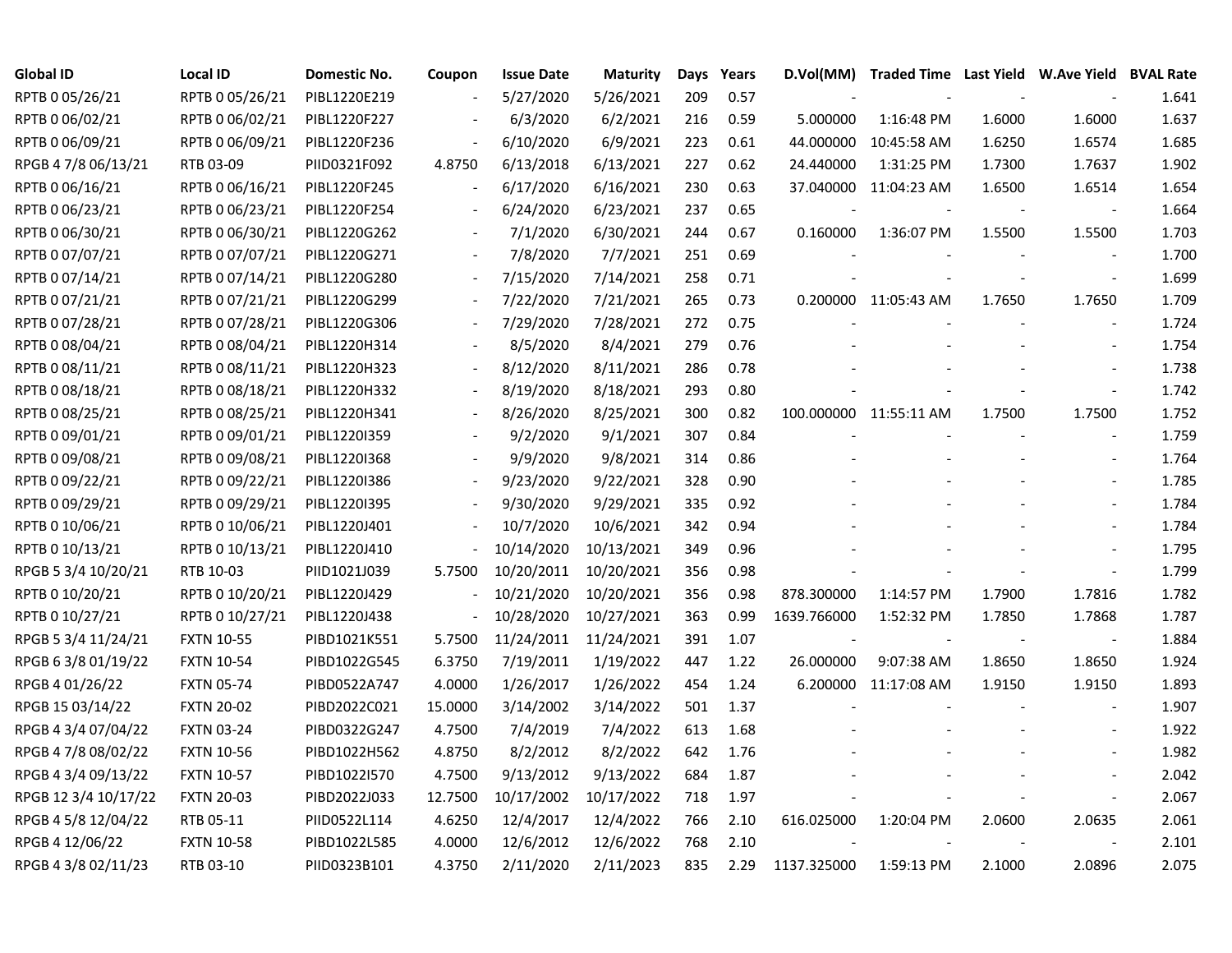| <b>Global ID</b>     | <b>Local ID</b>   | Domestic No. | Coupon  | <b>Issue Date</b> | <b>Maturity</b>       | Days | Years |             | D.Vol(MM) Traded Time Last Yield W.Ave Yield BVAL Rate |        |                          |       |
|----------------------|-------------------|--------------|---------|-------------------|-----------------------|------|-------|-------------|--------------------------------------------------------|--------|--------------------------|-------|
| RPGB 13 02/20/23     | <b>FXTN 20-04</b> | PIBD2023B048 | 13.0000 | 2/20/2003         | 2/20/2023             | 844  | 2.31  |             |                                                        |        |                          | 2.152 |
| RPGB 5 1/2 03/08/23  | <b>FXTN 05-75</b> | PIBD0523C752 | 5.5000  | 3/8/2018          | 3/8/2023              | 860  | 2.36  | 28.000000   | 10:56:56 AM                                            | 2.1700 | 2.1700                   | 2.180 |
| RPGB 3 1/2 04/21/23  | <b>FXTN 07-58</b> | PIBD0723D588 | 3.5000  | 4/21/2016         | 4/21/2023             | 904  | 2.48  | 36.100000   | 1:17:57 PM                                             | 2.1950 | 2.2000                   | 2.214 |
| RPGB 11 7/8 05/29/23 | <b>FXTN 20-05</b> | PIBD2023E054 | 11.8750 | 5/29/2003         | 5/29/2023             | 942  | 2.58  |             |                                                        |        | $\overline{\phantom{a}}$ | 2.218 |
| RPGB 3 1/4 08/15/23  | RTB 10-04         | PIID1023H046 | 3.2500  | 8/15/2013         | 8/15/2023 1,020       |      | 2.79  | 50.800000   | 1:55:55 PM                                             | 2.3800 | 2.3344                   | 2.423 |
| RPGB 2 3/8 09/10/23  | <b>FXTN 03-25</b> | PIBD0323I252 | 2.3750  | 9/10/2020         | 9/10/2023 1,046       |      | 2.86  | 1738.489000 | 1:29:02 PM                                             | 2.2000 | 2.1992                   | 2.199 |
| RPGB 11 3/8 10/23/23 | <b>FXTN 20-06</b> | PIBD2023J068 | 11.3750 | 10/23/2003        | 10/23/2023 1,089      |      | 2.98  |             |                                                        |        | $\overline{\phantom{a}}$ | 2.317 |
| RPGB 6 1/4 03/12/24  | RTB 05-12         | PIID0524C129 | 6.2500  | 3/12/2019         | 3/12/2024 1,230       |      | 3.37  | 11.025000   | 1:48:17 PM                                             | 2.4100 | 2.4099                   | 2.385 |
| RPGB 4 1/2 04/20/24  | <b>FXTN 07-59</b> | PIBD0724D595 | 4.5000  | 4/20/2017         | 4/20/2024 1,269       |      | 3.47  |             |                                                        |        | $\sim$                   | 2.409 |
| RPGB 12 3/8 06/03/24 | <b>FXTN 20-07</b> | PIBD2024F075 | 12.3750 | 6/3/2004          | 6/3/2024 1,313        |      | 3.60  |             |                                                        |        |                          | 2.456 |
| RPGB 12 7/8 08/05/24 | <b>FXTN 20-08</b> | PIBD2024H086 | 12.8750 | 8/5/2004          | 8/5/2024 1,376        |      | 3.77  |             |                                                        |        | $\overline{\phantom{a}}$ | 2.495 |
| RPGB 4 1/8 08/20/24  | <b>FXTN 10-59</b> | PIBD1024H595 | 4.1250  | 8/20/2014         | 8/20/2024 1,391       |      | 3.81  |             | 0.150000 11:49:41 AM                                   | 2.7000 | 2.6973                   | 2.614 |
| RPGB 4 1/4 10/17/24  | <b>FXTN 05-76</b> | PIBD0524J762 | 4.2500  | 10/17/2019        | 10/17/2024 1,449      |      | 3.97  |             |                                                        |        |                          | 2.535 |
| RPGB 13 3/4 11/11/24 | <b>FXTN 20-09</b> | PIBD2024K091 | 13.7500 | 11/11/2004        | 11/11/2024 1,474      |      | 4.04  |             |                                                        |        | $\overline{\phantom{a}}$ | 2.554 |
| RPGB 5 3/4 04/12/25  | <b>FXTN 07-61</b> | PIBD0725D618 | 5.7500  | 4/12/2018         | 4/12/2025 1,626       |      | 4.45  |             | 92.028000 11:05:36 AM                                  | 2.6800 | 2.6757                   | 2.681 |
| RPGB 12 1/8 04/14/25 | <b>FXTN 20-10</b> | PIBD2025D103 | 12.1250 | 4/14/2005         | 4/14/2025 1,628       |      | 4.46  |             |                                                        |        |                          | 2.634 |
| RPGB 2 5/8 08/12/25  | RTB 05-13         | PIID0525H130 | 2.6250  | 8/12/2020         | 8/12/2025 1,748       |      | 4.79  | 505.250000  | 1:56:36 PM                                             | 2.7400 | 2.7364                   | 2.736 |
| RPGB 3 5/8 09/09/25  | <b>FXTN 10-60</b> | PIBD1025I608 | 3.6250  | 9/9/2015          | 9/9/2025 1,776        |      | 4.86  |             | 60.000000 10:11:32 AM                                  | 2.8000 | 2.8000                   | 2.790 |
| RPGB 12 1/8 10/20/25 | <b>FXTN 20-11</b> | PIBD2025J116 | 12.1250 | 10/20/2005        | 10/20/2025 1,817      |      | 4.98  |             |                                                        |        | $\blacksquare$           | 2.752 |
| RPGB 18 1/4 11/29/25 | <b>FXTN 25-01</b> | PIBD2525K015 | 18.2500 | 11/29/2000        | 11/29/2025 1,857      |      | 5.08  |             |                                                        |        |                          | 2.748 |
| RPGB 10 1/4 01/19/26 | <b>FXTN 20-12</b> | PIBD2026A122 | 10.2500 | 1/19/2006         | 1/19/2026 1,908       |      | 5.22  |             |                                                        |        | $\overline{\phantom{a}}$ | 2.766 |
| RPGB 6 1/4 02/14/26  | <b>FXTN 07-62</b> | PIBD0726B627 | 6.2500  | 2/14/2019         | 2/14/2026 1,934       |      | 5.30  | 341.950000  | 1:51:06 PM                                             | 2.8200 | 2.8171                   | 2.809 |
| RPGB 3 1/2 09/20/26  | RTB 10-05         | PIID1026I057 | 3.5000  | 9/20/2016         | 9/20/2026 2,152       |      | 5.89  | 1.000000    | 1:22:19 PM                                             | 3.1500 | 3.1500                   | 3.080 |
| RPGB 6 1/4 10/20/26  | RTB 15-01         | PIID1526J019 | 6.2500  | 10/20/2011        | 10/20/2026 2,182      |      | 5.97  | 0.750000    | 1:35:58 PM                                             | 3.1000 | 3.1000                   | 2.858 |
| RPGB 8 12/07/26      | <b>FXTN 20-13</b> | PIBD2026L139 | 8.0000  | 12/7/2006         | 12/7/2026 2,230       |      | 6.11  |             |                                                        |        | $\overline{\phantom{a}}$ | 2.905 |
| RPGB 5 3/8 03/01/27  | RTB 15-02         | PIID1527C023 | 5.3750  | 3/1/2012          | 3/1/2027 2,314        |      | 6.34  |             |                                                        |        |                          | 2.883 |
| RPGB 4 3/4 05/04/27  | <b>FXTN 10-61</b> | PIBD1027E617 | 4.7500  | 5/4/2017          | 5/4/2027 2,378        |      | 6.51  |             |                                                        |        |                          | 2.896 |
| RPGB 8 5/8 09/06/27  | <b>FXTN 20-14</b> | PIBD2027I140 | 8.6250  | 9/6/2007          | 9/6/2027 2,503        |      | 6.85  |             |                                                        |        | $\overline{\phantom{a}}$ | 2.936 |
| RPGB 6 1/4 03/22/28  | <b>FXTN 10-63</b> | PIBD1028C635 | 6.2500  | 3/22/2018         | 3/22/2028 2,701       |      | 7.40  | 1.400000    | 1:14:38 PM                                             | 2.9500 | 2.9457                   | 2.948 |
| RPGB 9 1/2 12/04/28  | <b>FXTN 20-15</b> | PIBD2028L151 | 9.5000  | 12/4/2008         | 12/4/2028 2,958       |      | 8.10  |             |                                                        |        | $\blacksquare$           | 2.963 |
| RPGB 6 7/8 01/10/29  | <b>FXTN 10-64</b> | PIBD1029A644 | 6.8750  | 1/10/2019         | 1/10/2029 2,995       |      | 8.20  | 1688.430000 | 1:41:08 PM                                             | 2.9427 | 2.9275                   | 2.927 |
| RPGB 8 3/4 05/27/30  | <b>FXTN 20-16</b> | PIBD2030E166 | 8.7500  | 5/27/2010         | 5/27/2030 3,497       |      | 9.57  | 5.000000    | 1:57:40 PM                                             | 3.3100 | 3.3100                   | 2.994 |
| RPGB 2 7/8 07/09/30  | <b>FXTN 10-65</b> | PIBD1030G655 | 2.8750  | 7/9/2020          | 7/9/2030 3,540        |      | 9.69  |             | 0.500000 11:22:24 AM                                   | 3.0200 | 3.0200                   | 2.950 |
| RPGB 12 1/2 07/28/30 | <b>FXTN 25-02</b> | PIBD2530G029 | 12.5000 | 7/28/2005         | 7/28/2030 3,559       |      | 9.74  |             |                                                        |        |                          | 2.990 |
| RPGB 11 1/4 01/26/31 | <b>FXTN 25-03</b> | PIBD2531A032 | 11.2500 | 1/26/2006         | 1/26/2031 3,741 10.24 |      |       |             |                                                        |        |                          | 3.017 |